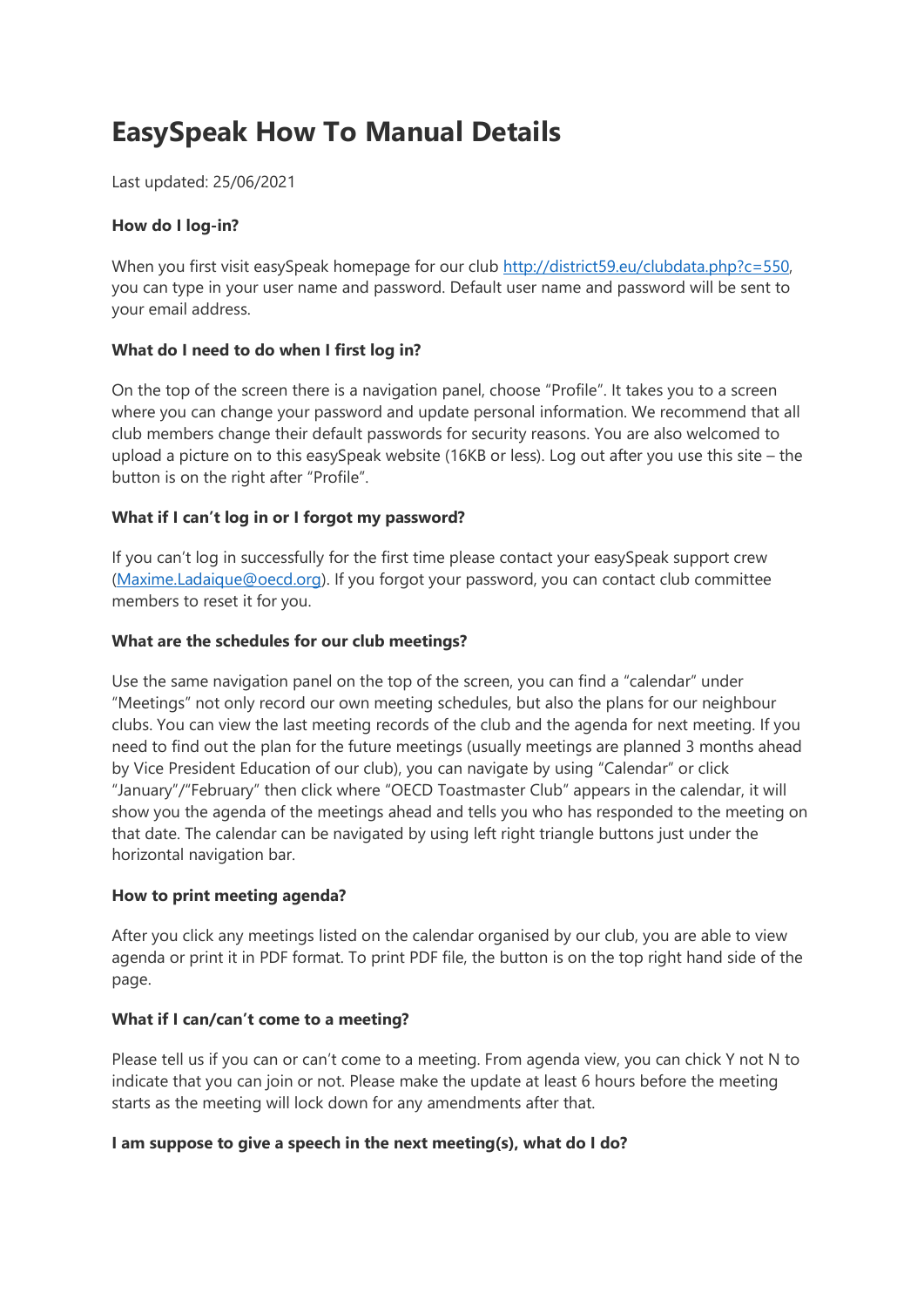Under Agenda view , you will find a pencil under your name if you are scheduled for a speaking role, click the pencil and then you can give Toastmaster of the Evening more information about your speech: the title, brief introduction and the speech manual you are working on. The meeting agenda will be updated accordingly after you provide this information.

**How to view your roles in a meeting in advance?** Use the navigation panel at left hand side; click "Sign up for meeting" under "My participation". It gives you a quick glance of your roles in the next a couple of meetings.

#### **What if I am willing to give a speech but I am not on the Agenda?**

If you have prepared a speech but don't have a time slot in the next a couple of meetings, please indicate your willingness to Vice President Education. You can do this by clicking "Request a speech" – It is also on the left navigation panel under "My participation". The pop-up dialogue box gives you the options to tell us the title of your speech, brief introduction of your speech, the manual you are speaking of, and even when you prefer to give the speech at the club.

#### **How to keep track of my progress and set up personal goals?**

Choose "View my speech progress" under "My participation", then you can view the speeches you just requested and you can check later if your speech are scheduled. Also on this page, you can also check your progress with your speaking manual and set up your personal goals.

#### **What if I want to contact someone in the club?**

Obviously. you can still use traditional method by sending someone an Email! Now, you can also send a message to club committee and other club members via easySpeak. On the left hand side of your screen, you can see another block called "My communication". Under it, you can choose to post a message for all club members for discussion or contact someone privately.

To view the private messages you received, you have to go to the navigation panel on the top of the screen by clicking the first option "New Messages" under "My Communication". Then you can see the messages you received.

Club President, Vice President Education and Treasurer are recommended to check this message box regularly.

#### **What if I want find out more information about this club and other clubs in this area?**

Use the navigation panel on the top the screen and hover your mouse over the top of "This Club", you will see the long drop down menu with several of options to allow you discover your club including the progress of every members and their leadership track.

"Go to..." menu allows you find more information about our neighbour clubs. You can even challenge your comfort zone by delivering your speech at other clubs. Their meeting locations and schedules are listed here.

#### **Want Exploring easySpeak at your own leisure?**